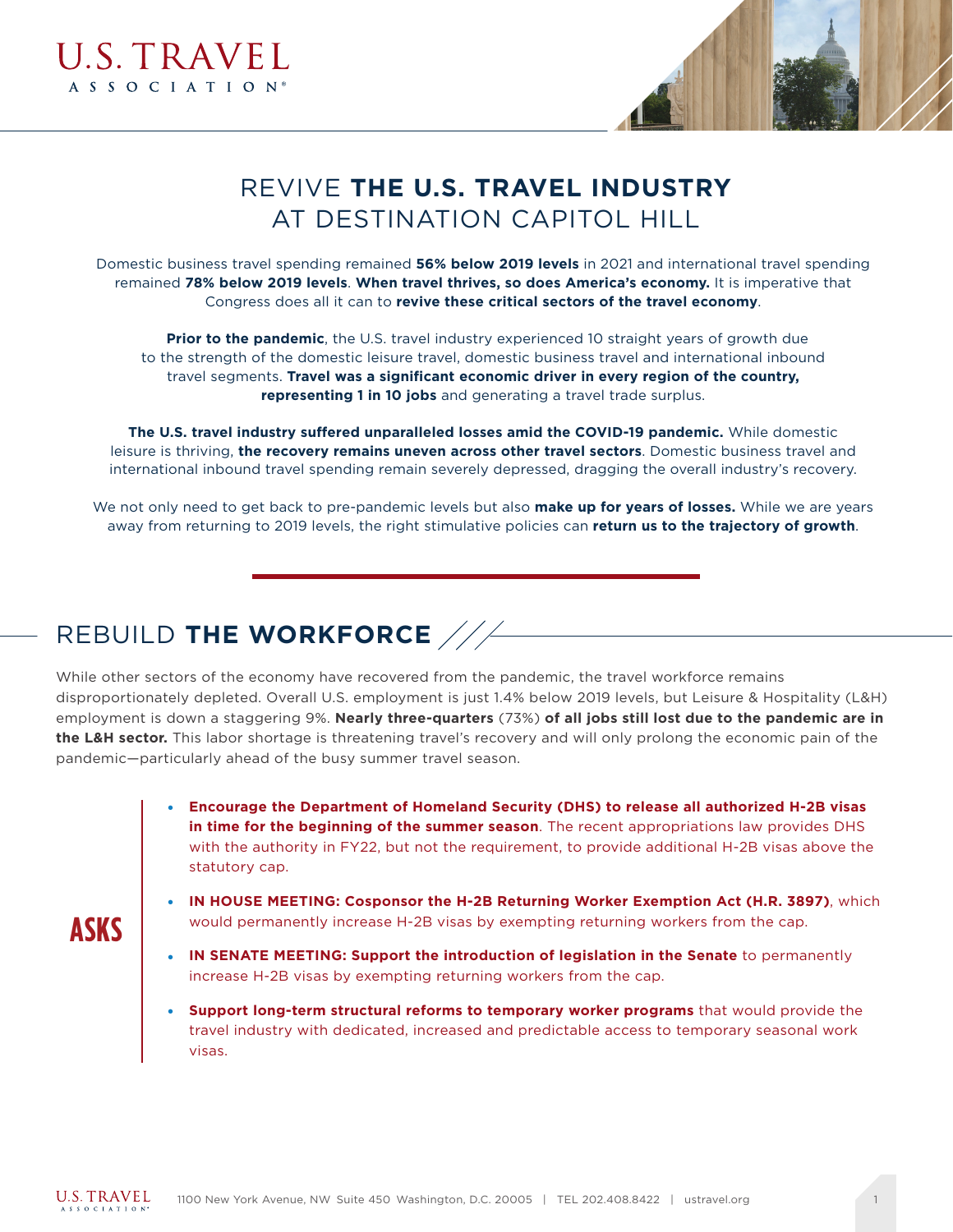# REIGNITE **IN-PERSON BUSINESS MEETINGS AND EVENTS**

**Business travel was still 56% below pre-pandemic levels in 2021 and remains severely depressed. This is having a disproportionate impact on the overall travel industry's recovery.** Despite making up 20% of total trip volume, business travelers account for 40-60% of lodging and air revenue (pre-pandemic). It is time for corporate leaders and the federal government to **get back to business** to reignite these valuable face-to-face connections and **restore this critical segment of the U.S. economy**.

### **Help revive business travel spending in restaurants and entertainment venues by ensuring any yearend tax package:**

**ASKS**

**ASKS**

- **Restores the deductibility of entertainment business expenses** to spur recovery in the live entertainment and events sector.
- **Extends full expensing for business meals beyond 2022** to support recovery in the restaurant sector, similar to Senator Tim Scott's (R-SC) Supporting America's Restaurant Workers Act.

## RESTORE **INTERNATIONAL INBOUND TRAVEL**

**International travel spending was still down 78% from pre-pandemic levels** in 2021 and remains severely depressed, hurting communities around the country. International visitors stay longer and spend more money than their domestic counterparts; without these valuable visitors, travel businesses will continue to lag in their recovery.

**With pandemic-era restrictions such as the pre-departure testing requirement and federal mask mandate for transportation still in effect, international inbound travel cannot fully recover.** Visitor visa processing issues at consulates around the world are also presenting a significant hurdle in restoring inbound travel.

#### **Encourage the administration to:**

- **Remove the pre-departure testing requirement for inbound travel to the U.S.** 
	- **NEW IN HOUSE MEETING:** Representative Lou Correa (D-CA) is leading a bipartisan House letter to the President, asking him to lift the predeparture testing requirement for vaccinated travelers. Other cosigners include Representatives María Salazar (R-FL), Jimmy Panetta (D-CA), Ken Buck (R-CO), and Jim Costa (D-CA). **Please sign the bipartisan letter to the President asking him to lift the pre-departure testing requirement for vaccinated travelers.**

**The deadline for the letter is close of business Friday, April 8.** To join the bipartisan letter, please contact Rep. Correa's office.

● **Allow the federal mask mandate for public transportation to expire on April 18.** 

**Modernize the security and efficiency of non-immigrant visa processing by giving the State Department flexibility to implement video-conferencing, group processing, and other reforms.**